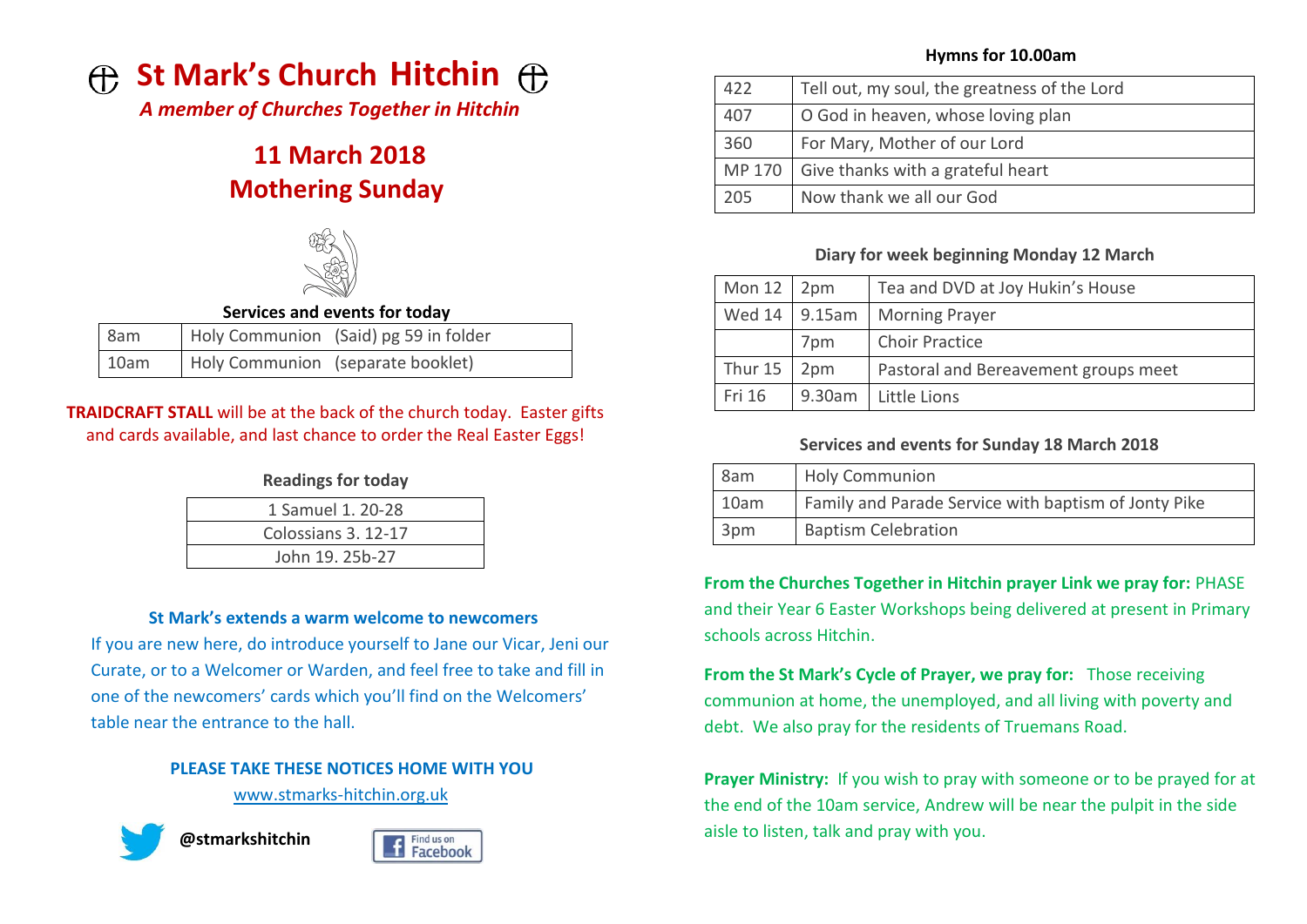# **Notices**

#### **Holy Week Services**

As we approach Holy Week and Easter this year there a number of ways to mark and remember this important part of Jesus' life and of our faith journey.

Sun 25 March 10.00am - Palm Sunday Holy Communion Mon 26, Tues 27, and Wed 28 March - 8pm Compline with reflection **Maundy Thursda**y (29th) 8pm Iona Communion Service and Stripping of the Altar

**Good Friday** 30 March - 9.30am Service of Prayer and Reflection 10am - Leave from church to walk to Bancroft Gardens

10.30am **Walk of Witness**, with other churches, from Bancroft Gardens to the Market Place

11.00am - CTH Service in the Market Place

2.30pm - 4.30pm - **Good Friday Messy Church**

**Easter Sunday** (1st April) 7.00am Holy Communion followed by breakfast 10am - Family Easter Communion

#### **Alpha Course Help**

I am looking to recruit a team of people who would be happy to be part of an 'Alpha Team'. The idea is if there are a few volunteers the work load will be spread and it won't become too burdensome for one person to manage. There are many jobs involved ranging from administrative to more practical and involved in supporting the guests. This does not mean committing to every term. If you are interested please let me know on 07773 784 736 of [jennifercmcquaid@gmail.com](mailto:jennifercmcquaid@gmail.com) .

#### **Easter Lilies**

Over the next few weeks I will be collecting dedications for the Easter lilies. Please let me know the name of your loved one. Thank you in advance. *Ann Wakefield*

#### **Messy St Mark's**

Our next Messy St Mark's at Oughton Primary school is on 22nd March and is on the theme of Easter. As we prepare we would be grateful for any of the following: clean junk (for junk modelling), sturdy cardboard tubes, plastic round yogurt pots e.g. Muller light pots or equivalent, coffee filter papers from filter machines which are no longer needed. Any items can be brought to church by 11th March please. If you'd like to help with Messy St Mark's, do let Jane know.

#### **Confirmation 14th June**

This year St Mark's will be hosting the Team Confirmation Service. Being confirmed is an opportunity to publicly declare that you wish to try and follow God, and to have the Bishop pray for you. If this is something you'd be interested in exploring, without any commitment at this stage, please talk to Jeni or Jane.

#### **Social Events** *(amended)*

We are going to start two new monthly social events aimed at our older members. On the **second Monday** of the month (starting 12 March) there will be tea and a DVD at Joy Hukin's home, and on the **third Tuesday** of the month (starting 20 March) there will be tea and games (whist, scrabble, RummiKub etc) at Margaret Hammond's home. Both will start at 2pm, and all are welcome. If you have any queries, speak to Joy Hukin), or Margaret/Joy Bennett (07970 729 733) or just turn up on the day.

#### **Easter Morning Alleluia Breakfast! 7.45am onward**

Do join us for a cooked breakfast to begin our Christian celebration day. Stay after the 7 am service or come early for the 10 am service and enjoy together. Cost: donations. It would help if you sign the sheet on the welcome table for catering purposes, but happy to accommodate any extras on the day. Further information from Helen Richardson by email [helenwrich@btinternet.com](mailto:helenwrich@btinternet.com) or Joy Hukin